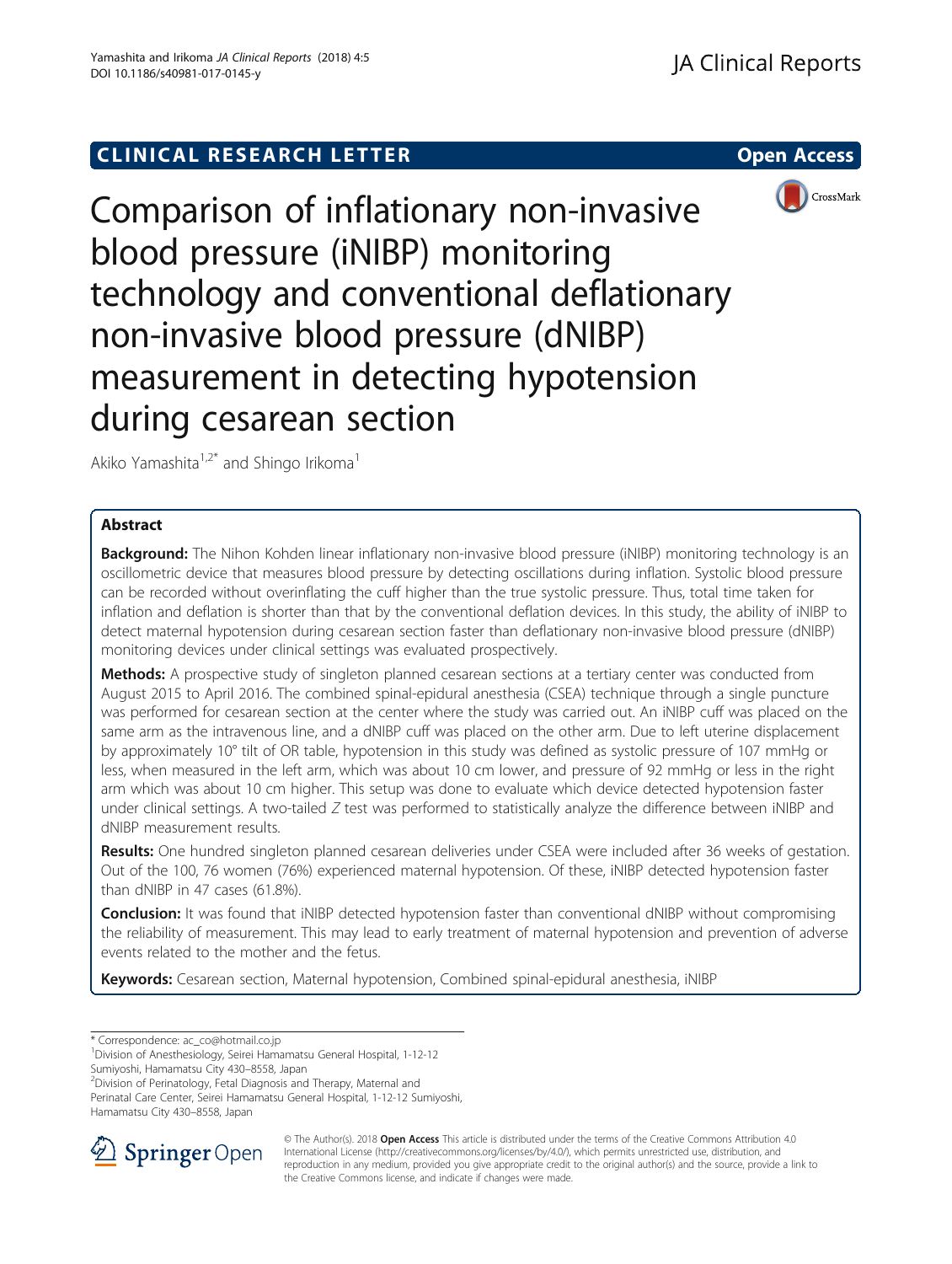## Introduction

Nowadays, spinal anesthesia is the first choice for anesthesia during cesarean sections. Pregnant women tend to experience a drop in blood pressure because of supine hypotensive syndrome and decreased peripheral vascular resistance. Maternal hypotension is an adverse event for the mother and the fetus and can cause fetal bradycardia [[1\]](#page-2-0). Therefore, it is important to detect maternal hypotension as soon as possible and control it promptly. However, it often takes time to measure blood pressure because of noise and change in body position in clinical practice.

The Nihon Kohden linear inflationary non-invasive blood pressure (iNIBP<sup>®</sup>) measurement technology is an oscillometric device used to measure blood pressure by detecting oscillations during inflation. We can read systolic blood pressures without the need to overinflate the cuff higher than the true systolic pressure. Thus, the total time taken for inflation and deflation is shorter than that taken by conventional deflationary devices.

In this study, we prospectively evaluated whether iNIBP can detect maternal hypotension during spinal anesthesia earlier than deflationary non-invasive blood pressure (dNIBP) in clinical settings in which noise and vibration could lead to inaccurate measurement, requiring re-measurement of blood pressure.

## **Methods**

Approval of the Institutional Review Broad and written informed consent from the patients were obtained for this study. We conducted a prospective study of singleton planned cesarean sections at a tertiary center from August 2015 to April 2016 (UMIN000027385).

At our center, the combined spinal-epidural anesthesia (CSEA) technique is performed for cesarean sections. The L3-4 interspace was selected. The CSEA was initiated with 0.5% hyperbaric bupivacaine (8 mg) and fentanyl (20 μg) via a 27-gauge spinal needle placed via a 16-gauge Tuohy needle, and the epidural catheter was inserted.

The iNIBP® cuff was wrapped around the arm with an established intravenous line, and the dNIBP cuff was wrapped around the other arm (Fig. 1). Blood pressure was measured at 2-min intervals as per our routine, from beginning of spinal anesthesia to the delivery of the baby. To prevent hypotension, left displacement of the uterus (10°) was performed by tilting the OR table (Fig. 2). We defined hypotension as systolic arterial pressure of 107 mmHg or less on the left arm which is about 10 cm lower and pressure of 92 mmHg or less on the right arm which is about 10 cm higher. At the same time, we began to measure blood pressure by both devices and examined which could detect maternal hypotension faster.



A two-sided Z test was performed to statistically analyze the differences between the iNIBP and dNIBP measurements.

## Results

We included 100 singleton planned cesarean deliveries under spinal CSEA, after 36 weeks of gestation.

The demographic and clinical characteristics of the cases are described in Table [1.](#page-2-0) The average maternal age at pregnancy was  $34.7 \pm 5.0$ . The median gestational age at delivery was 37.9 weeks (range, 36–40). The average body mass index (BMI) was  $24.7 \pm 2.8$ . The reasons for undergoing cesarean section were found to be previous cesarean section in 72 cases (72%), non-vertex position in 15 cases (15%), placenta previa in 10 cases (10%), and other reasons in 3 cases.

Out of the 100, 76 women (76%) experienced maternal hypotension, as measured by iNIBP or dNIBP. Of these, iNIBP detected hypotension faster than dNIBP in 47 cases (61.8%) and dNIBP detected faster than iNIBP in 29 cases (38.2%). This comparison is shown in Table [2.](#page-2-0) It was found that iNIBP could detect maternal hypotension significantly earlier than dNIBP in clinical settings ( $p = 0.03$ ).